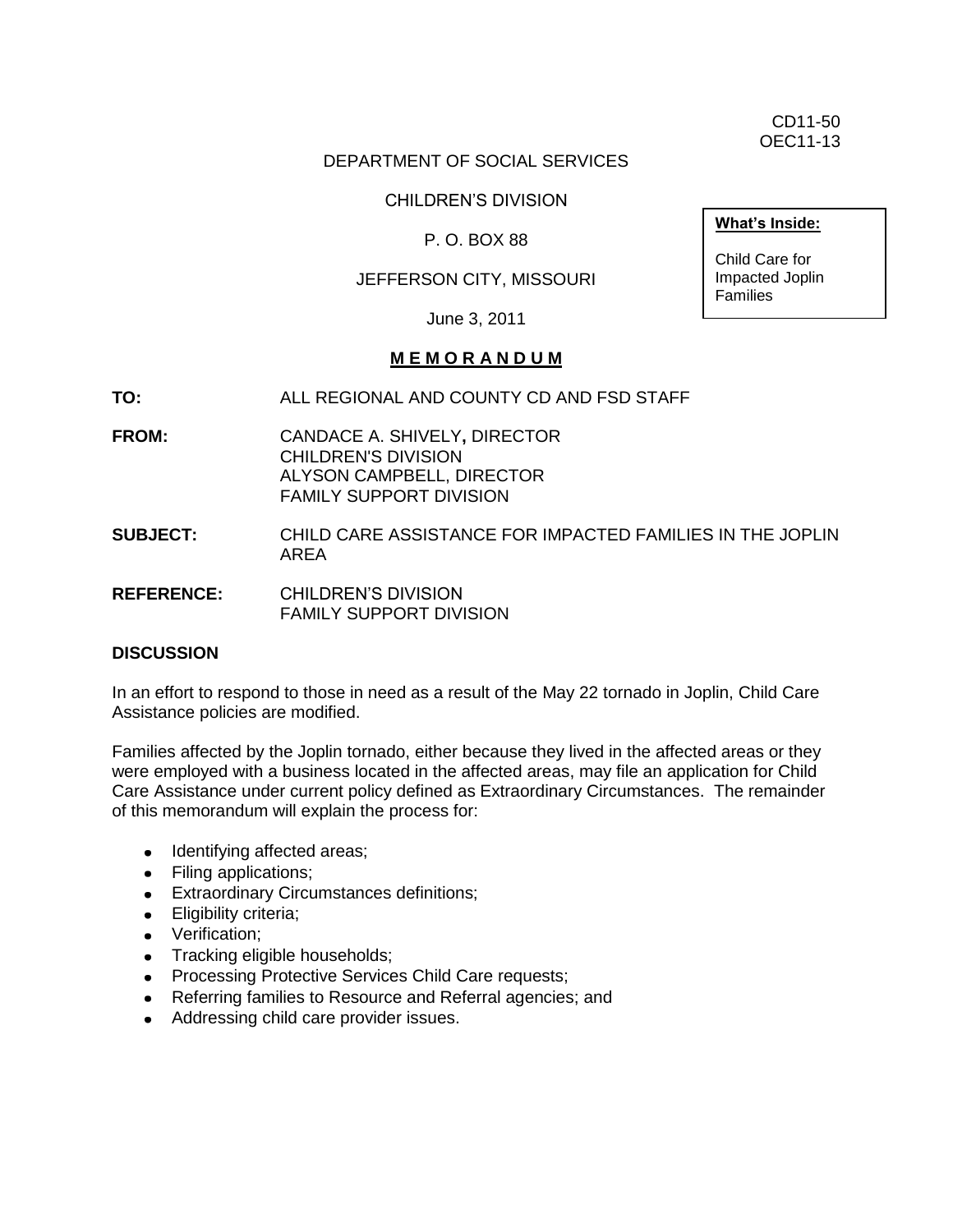# **IDENTFYING AFFECTED AREAS**

Family Support Division (FSD) memorandum IM-29, dated May 31, 2011, introduced the Disaster Food Assistance program to FSD staff. The memorandum identified four specific Joplin zip codes as areas in which property was destroyed or heavily damaged. For the purpose of Child Care applications, and in the application of Extraordinary Circumstances policy, the same zip codes will be used -- 64801, 64802, 64803 and 64804.

### **FILING CHILD CARE APPLICATIONS**

Applications for Child Care Assistance may be filed at any Family Support Division office in the state or at any Children's Division office for Protective Services Child Care. Families who may have relocated to other parts of the state may apply using the Extraordinary Circumstances criteria, and the verification processes identified in this memorandum may be used, if the family can successfully demonstrate they originally lived in one of the affected areas or they were employed with a business located in one of the affected areas in Joplin at the time of the tornado. Child care applications may also be available at Multi-Agency Resource Centers (MARC's) around the City of Joplin.

Enter the applicant's previous address into CD1P to verify if the zip code is from an affected area. Record information indicating the applicant is from one of the affected areas in Joplin in the comment section of the EU Member Role Screen (FM3Z). The comment should be clear that the family was displaced or affected by the Joplin tornado.

Although the timeframe for processing applications is not changed, staff is encouraged to make applications for child care assistance a priority. It is suggested that staff use the same three day timeframe referenced in IM-29, to the extent possible.

#### **Child Care Assistance based on the Extraordinary Circumstances need for care policy may only be certified through July 31, 2011. Extensions beyond July 31, 2011, will be evaluated on an individual basis.**

**Note:** Benefit eligibility and/or child authorizations for families whose benefits and/or child authorizations are scheduled to expire at the end of May or June are automatically extended in FAMIS through July 31, 2011. A listing of those families whose benefits and/or child authorizations are extended is attached to this memorandum.

# **EXTRAORDINARY CIRCUMSTANCES DEFINITIONS**

All eligibility factors for Child Care Assistance are applicable, including establishing a need for care. Staff is instructed to apply Extraordinary Circumstances policy in situations where other child care need does not apply. Extraordinary circumstances related to recovery efforts may include clean up, securing alternative living arrangements, job search activities, counseling, applying/securing disaster relief assistance, applying for benefits, and document recovery. If the need for care is Extraordinary Circumstances related to the Joplin tornado, enter the code "JDT" (Joplin Disaster – Tornado) on the Child Care Needs (CCNEED, FMAC) screen in FAMIS. Households with this reason for care are subject to sliding fees based on the household income and family size.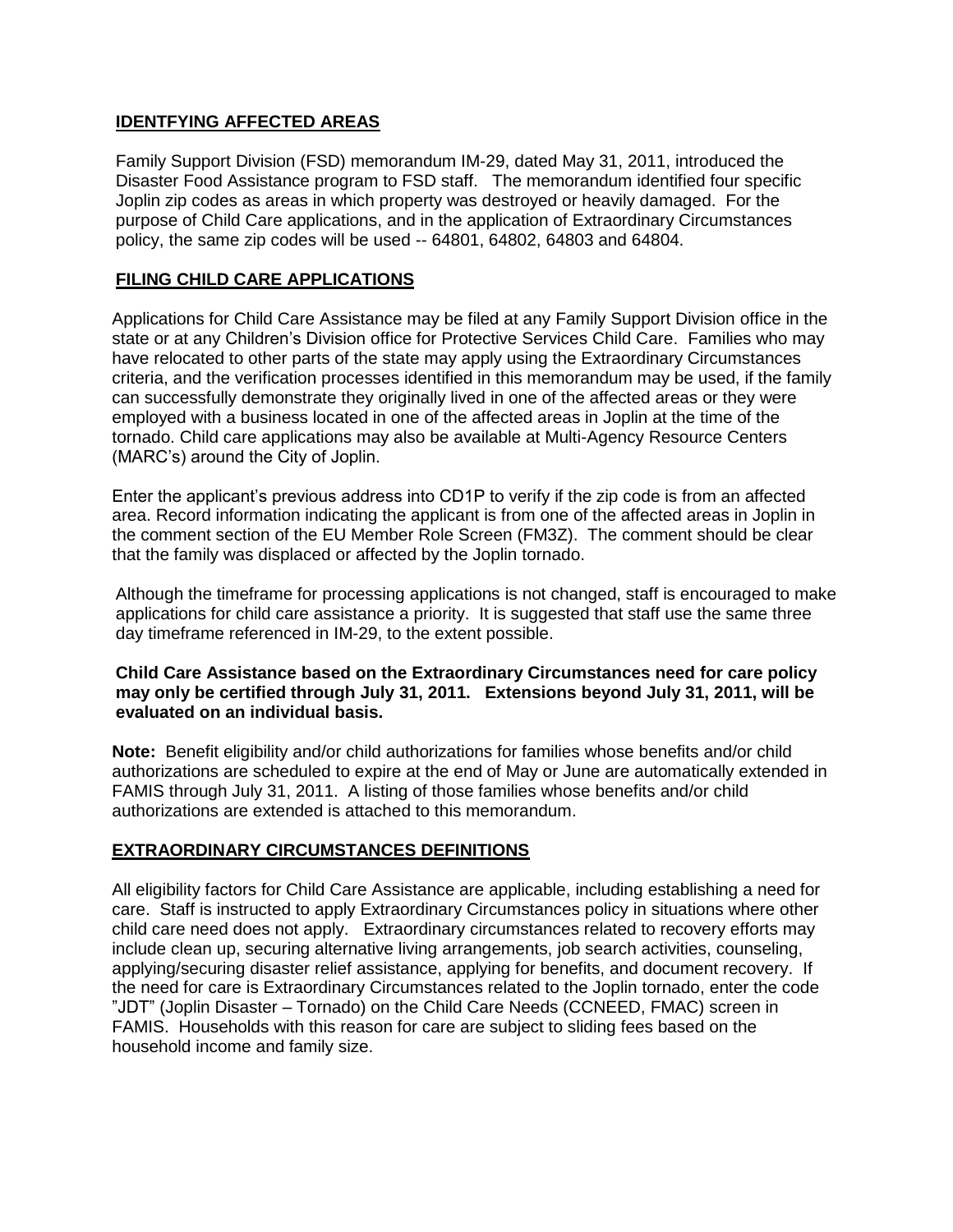# **ELIGIBILITY CRITERIA**

#### **Residency**

Section 1210.010.00 of the Child Care Assistance policy manual requires applicants of Child Care Assistance be Missouri residents or declare an intent to remain in Missouri. Joplin victims may receive Child Care Assistance as residents of Missouri, as long as there is an indication that they intend to remain in Missouri. The applicant's statement is acceptable verification of residency unless it is questionable.

#### Relationship

Relationship may be difficult to establish because of the loss of personal documents. If a family cannot provide the appropriate documentation of relationship, relationship must be established through collateral contacts. The family must provide the name and contact information of an individual who has knowledge of the family and can verify relationship.

#### **Citizenship**

Citizenship of the child for whom care is needed must be verified. In the absence of hard copy verification, staff may use collateral contact to verify a child's citizenship. The applicant must provide the name and contact information of an individual who has knowledge of the family and can verify the child's citizenship.

#### Income

Household income is verified through normal verification processes. If the income being verified is from a previous employment or source which has been destroyed, staff may use collateral contact. The applicant must provide the name and contact information of an individual who has knowledge of the family's income, including employment information. **If the income is from a new source or new employment, appropriate hard copy verification of the new income must be provided.**

#### **VERIFICATION**

As noted above, hard copy verification of eligibility criteria may be impossible for applicants to produce, due to the loss of personal possessions. Therefore, collateral contacts should be documented to the extent possible. Only when collateral contacts are not possible may staff use the applicant's statement. This verification policy may only be used for a period of thirty days from receipt of this memorandum. Appropriate hard copy verification must be provided for applications received on or after July 5, 2011.

#### **TRACKING ELIGIBLE HOUSEHOLDS**

The new JDT child care need has been added in order to track impacted applicants and recipients of Child Care Assistance from the affected area. System edits are in place to allow this code to be used from May 22, 2011 through July 31, 2011. If the only need for care is JDT, the household can only be certified through July 31, 2011. If the household has a need for care in addition to JDT, the household may be certified for the normal certification period.. Child Care Program and Policy will be using tracking information to report to the federal government.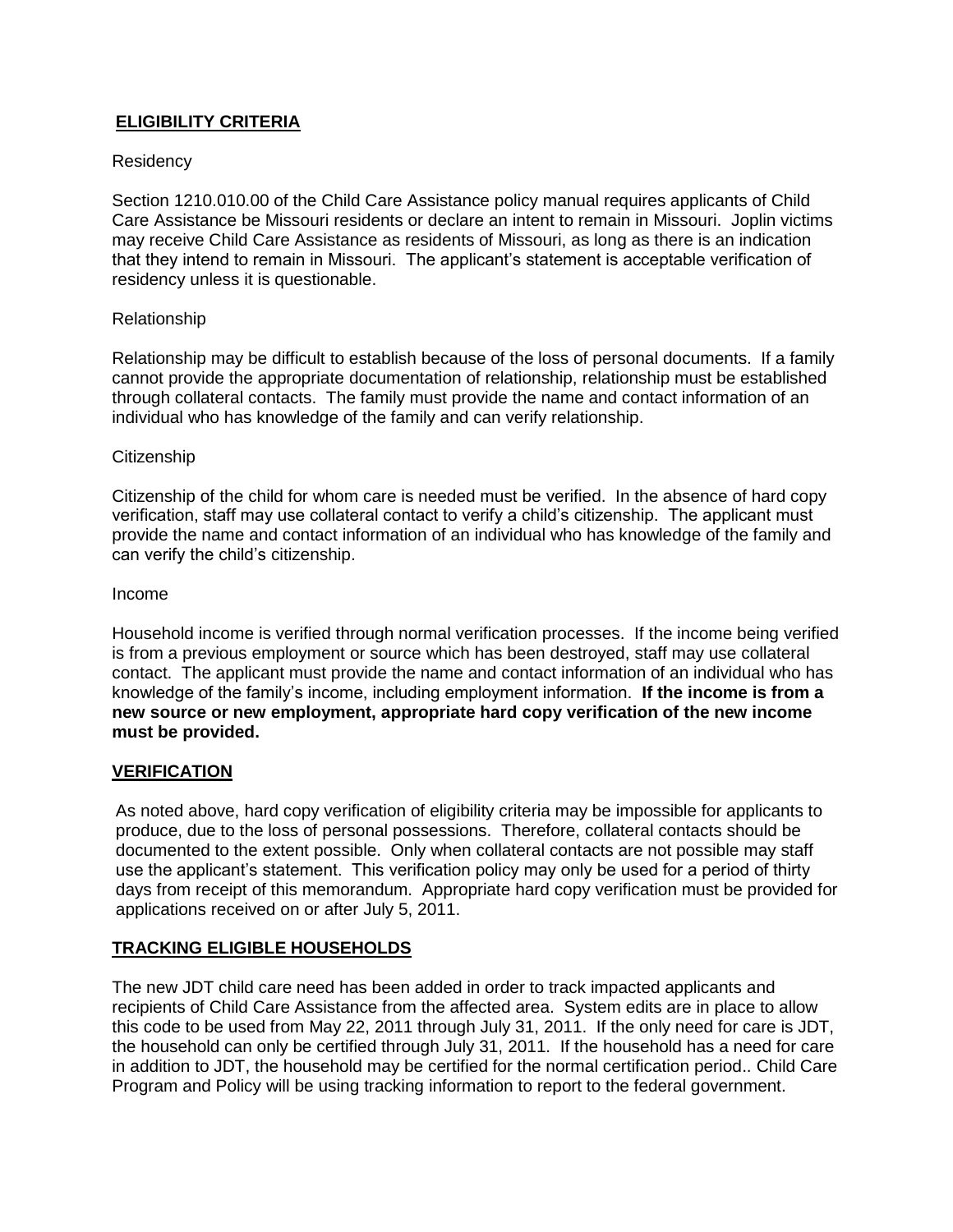# **PROTECTIVE SERVICES CHILD CARE**

Child care services are available to foster/adoptive/guardianship children as specified in child care policy. The Children's Division worker should assist the foster/adoptive/ guardianship parent in reviewing their child care situation and authorize child care based on the needs of the foster/adoptive/guardianship and the child's individual situation.

# **CHILD CARE RESOURCE AND REFERRAL**

Child Care Aware of Missouri® is a network of agencies that provide referral services to families seeking child care arrangements. This agency's mission is to assist families in locating quality child care. They are prepared to assist affected families by updating referral lists and contacting providers to ensure there are child care openings.

It is important for staff to refer families to the resource and referral agency for assistance, especially families who may not be familiar with the different types of legal care in Missouri. Child Care Aware of Missouri® may be accessed through the internet at [www.mo.childcareaware.org](http://www.mo.childcareaware.org/) , by telephone at 1-866-892-3228 or via email at [referralcenter@mo.childcareaware.org](mailto:referralcenter@mo.childcareaware.org).

# **CHILD CARE PROVIDER INFORMATION**

Eligible families may access child care services through an approved child care provider who is either contracted or registered with the Department of Social Services (DSS). Applicants may choose a family member to provide child care, if the family member meets the registration criteria. DSS staff is prepared to assist families and providers in completing the registration process. Individuals interested in becoming registered may contact the Jefferson City Child Care Provider Unit at (573) 522-1385 or via email at [cd.askccpru@dss.mo.gov.](mailto:cd.askccpru@dss.mo.gov)

Families may also use a child care provider in a neighboring state.. Out of state providers must meet their state's licensing or license exempt requirements. Out of state providers must submit proof they abide by all the requirements of their residence state. In addition, out of state providers must register with DSS to be reimbursed for services.

FSD and CD staff should refer individuals interested in becoming a registered child care provider to the Jefferson City Child Care Provider Relations Unit for assistance. Any DSS registered or contracted provider who has questions about their invoicing or payment should be referred to the Jefferson City Child Care Provider Relations Unit for assistance. Their contact information is as follows:

> Child Care Provider Relations Unit 615 Howerton Court PO BOX 88 Jefferson City, MO 65103 Phone: 573-522-1385 Fax: 573-526-9586 Email: [CD.askccpru@dss.mo.gov](mailto:CD.askccpru@dss.mo.gov)